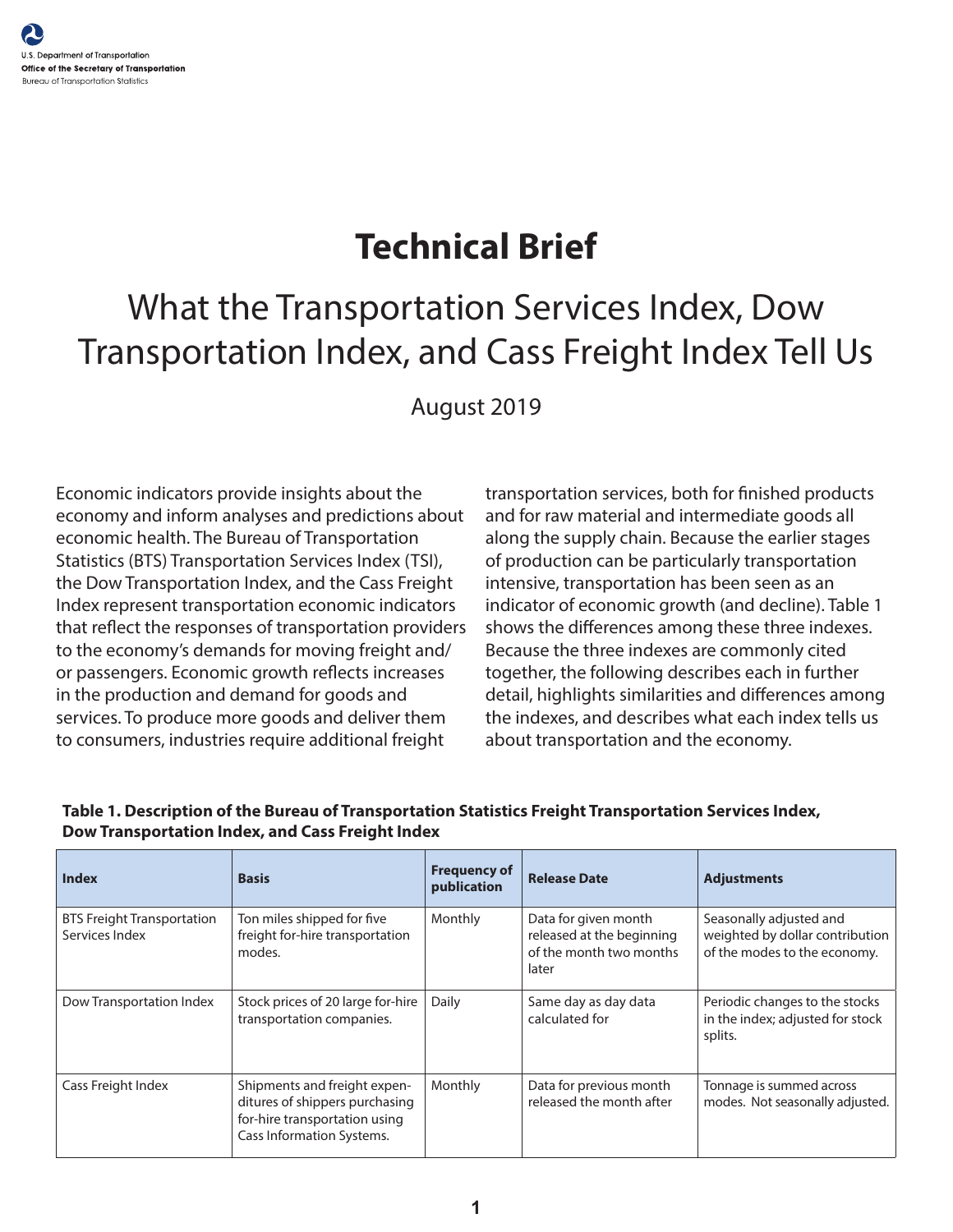#### **Transportation Services Index**

The BTS TSI measures the volume of freight and passengers moved. BTS produces three indexes: a freight index, a passenger index, and a combined index. The indexes incorporate monthly data on physical volumes – ton miles shipped for the freight index and passenger miles traveled for the passenger index – from multiple for-hire transportation industries (figure 1).<sup>1</sup> The TSI includes only domestic "for-hire" transportation that provides transport services to external customers for a fee. BTS seasonally adjusts, weights, and then combines monthly data for each for-hire mode. The input data are highly seasonal, reflecting trends such as stores increasing inventory for the holiday season.<sup>2</sup> BTS weights each series by the dollar contribution of the for-hire transportation mode to the economy (i.e., by economic value). The resulting indexes provide insight about transportation activity and the

Transportation Services Index

demand for transportation services in the US. BTS releases the TSI monthly with data for a given month released two months later.

### **Relationship of the Freight TSI to the Economy**

BTS research shows that changes in the Freight TSI occur before accelerations and decelerations in the economy, making the TSI a useful economic indicator (figure 2).<sup>3</sup> Two economic accelerations followed the Great Recession (from December 2007 to June 2009): the first from June 2009 (marking the end of the recession) to December 2012, and the second from July 2013 to December 2014. BTS research shows that the freight TSI led both accelerations; however, the relationship between the freight TSI and these growth cycles changed somewhat.<sup>4</sup> First, the freight TSI turned twice before the December 2012 economic



#### **Figure 1: BTS Transportation Services Index (August 2009 to May 2019)**

**NOTE**: The freight index is a weighted average of data for trucking, freight rail, waterborne, pipeline, and air freight. The passenger index is a weighted average of data for passenger aviation, transit, and passenger rail. The combined index is a weighted average of all these passenger and freight modes. The TSI is a weighted and chained index.

**SOURCE**: U.S. Department of Transportation, Bureau of Transportation Statistics, Transportation Services Index, available at<https://www.transtats.bts.gov/OSEA/TSI/> as of May 2019.

<sup>&</sup>lt;sup>1</sup> The freight index is a weighted average of data for trucking, freight rail, waterborne, pipeline, and air freight. The passenger index is a weighted average of data for passenger aviation, transit, and passenger rail. The combined index is a weighted average of all these passenger and freight modes.

<sup>&</sup>lt;sup>2</sup> Seasonal trends make it difficult to observe underlying long-term changes in the data, as well as monthly shifts and short-term trends, which are best viewed using seasonally adjusted data.

<sup>3</sup> See U.S. Department of Transportation, Bureau of Transportation Statistics, "TSI and the Economy Revisited," December 2014, available at [https://www.bts.gov/archive/publications/special\\_reports\\_and\\_is](https://www.bts.gov/archive/publications/special_reports_and_issue_briefs/special_report/2014_12_10/entire)sue briefs/special report/2014 12 10/entire.

<sup>4</sup> See U.S. Department of Transportation, Bureau of Transportation Statistics, "Long Term Growth in Freight Transportation Services: Methods and Findings," available at [https://www.bts.gov/topics/transportation](https://www.bts.gov/topics/transportation-and-economy/long-term-growth-freight-transportation-services-0)[and-economy/long-term-growth-freight-transportation-services-0](https://www.bts.gov/topics/transportation-and-economy/long-term-growth-freight-transportation-services-0) as of June 2019.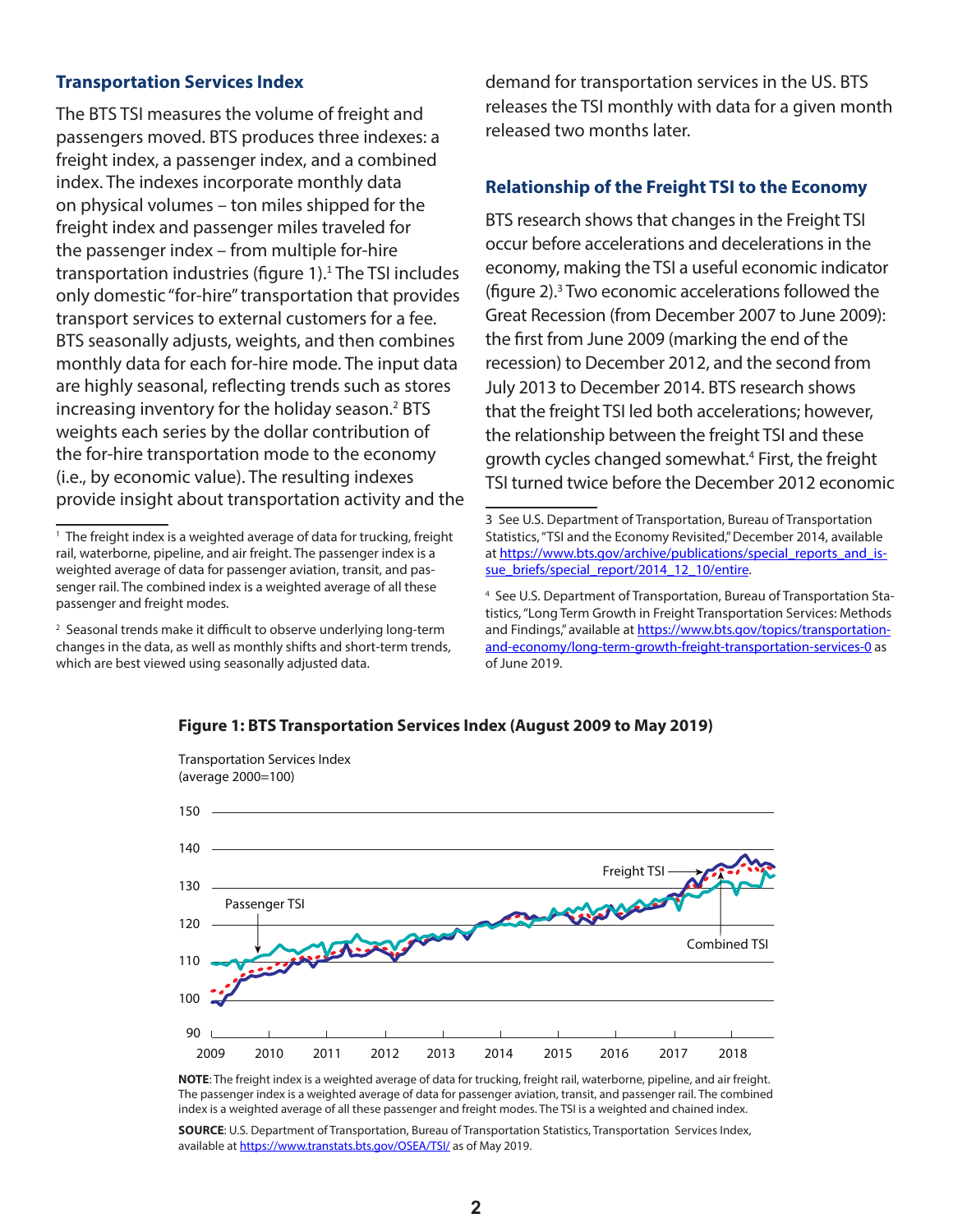

**Figure 2: Relationship of BTS Freight Transportation Services Index to Economic Accelerations and Decelerations, January 1979 to December 2018**

**NOTES**: Shaded areas indicate decelerations (slowdowns in growth) in the economy, and areas between indicate accelerations (growth) in the economy.

Detrending and smoothing refer to statistical procedures that make it easier to observe changes in upturns and downturns of the data. Detrending removes the long-term growth trend and smoothing removes month-to-month volatility.

**SOURCE**: U.S. Department of Transportation, Bureau of Transportation Statistics, Transportation Services Index, available at [www.](http://www.transtats.bts.gov/OSEA/TSI) [transtats.bts.gov/OSEA/TSI](http://www.transtats.bts.gov/OSEA/TSI) as of June 2019.

slowdown. Historically, the freight TSI had not turned twice before the onset of an economic deceleration. Second, the freight TSI peaked in December 2014 and turned downwards at the same time, rather than prior to, the December 2014 economic deceleration. Prior to the Great Recession, the freight TSI lead accelerations and decelerations in the economy by an average of approximately 4 months. Freight activity began to grow in September 2016, marked by the freight TSI turning upwards, and as of mid-2019, continues to grow.

### **Dow Transportation Index**

The Dow Transportation Index is an index of stock prices for twenty firms in the transportation industry (figure 3).<sup>5</sup> It combines daily common stock prices for these firms. Market valuations of these stocks drive the Dow Transportation Index, as well as the particular mix of stocks (which has changed several times since the index was created in 1884). The last change was

<sup>5</sup> [https://us.spindices.com/indices/equity/dow-jones-transportation](https://us.spindices.com/indices/equity/dow-jones-transportation-average)[average](https://us.spindices.com/indices/equity/dow-jones-transportation-average)



# **Figure 3: Dow Transportation Average Index and BTS Freight Transportation Services Index (August 2009 to May 2019)**

**SOURCE**: S&P Dow Jones Indices LLC, Dow Jones Transportation Average [DJTA], retrieved from FRED, Federal Reserve Bank of St. Louis, available at<https://fred.stlouisfed.org/series/DJTA> as of July 25, 2019.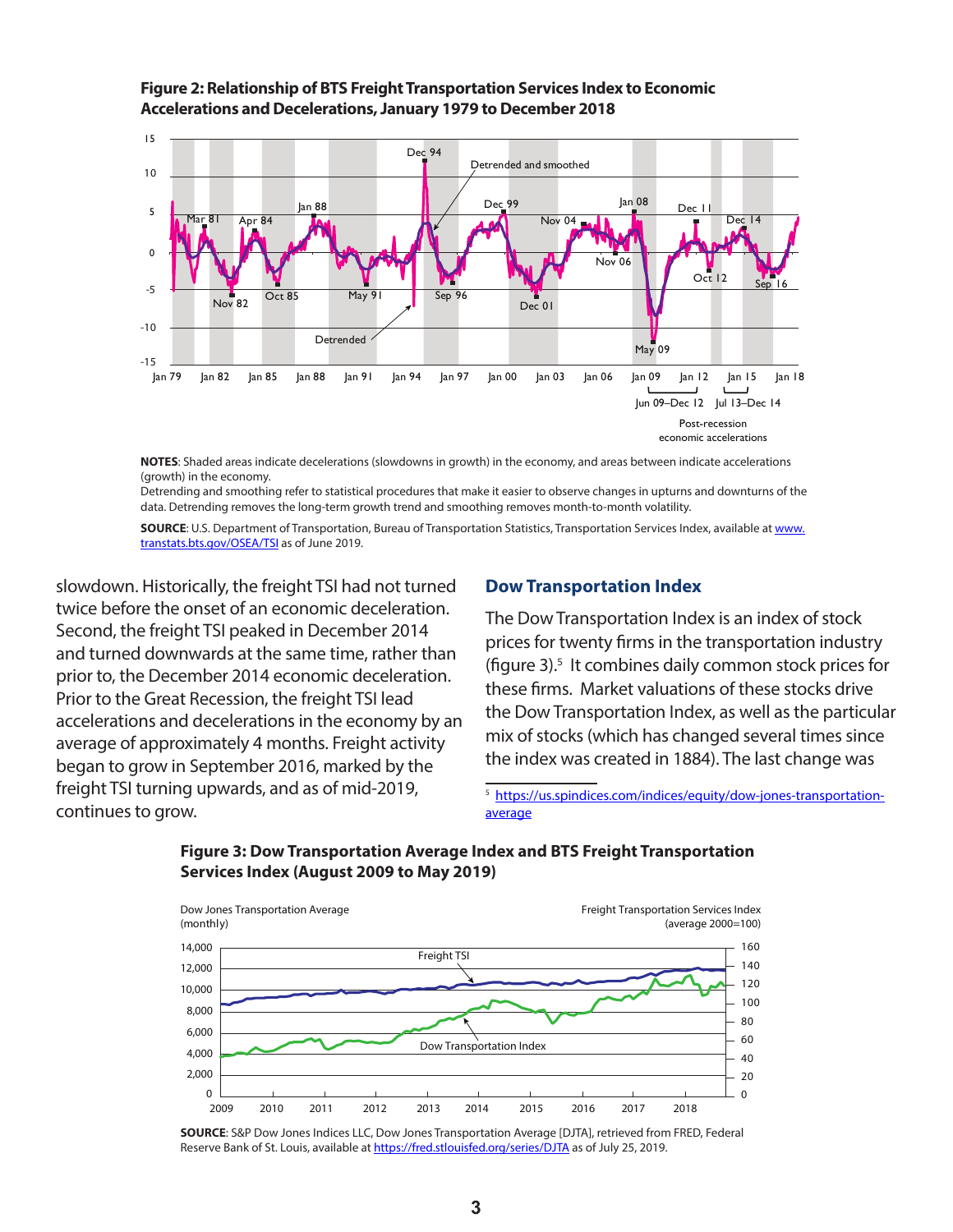in October 2015, when American Airlines Group replaced Con-Way, Inc. The discounted value of the cash flows associated with owning a stock determines stock prices – and thus rely on interest rates and company earnings. Because future earnings and cash flows cannot be known with certainty, speculation factors into stock prices, as stock purchasers attempt to outguess the market. Stock purchasers may be less concerned with actually forecasting cash flows, than with simply forecasting other investors views of cash flows and thus stock prices. The impact of such speculation on stock price patterns is a matter of debate among financial economists, but clearly the opinions of investors are a key factor in stock prices, adding one more layer between stock prices and underlying drivers such as shipment volumes S&P Dow Jones Indices LLC releases the Dow Transportation Index daily.

# **Relationship of the Dow Transportation Index to BTS' Freight TSI**

The total volume of freight and passengers moved multiplied by the rate charged per ton mile and per passenger mile determines a transportation firm's revenue, which less expenditures on labor, fuel, equipment, etc., equals company earnings. As such, the physical measures that the TSI tracks play a key role in the Dow Transportation Index. However, other factors – the rate charged per mile and fluctuations in costs (for example in fuel prices) as well as in interest rates (which the market uses to discount future earnings) – mean that the Dow Transportation Index moves differently than the TSI. The Dow Transportation Index also moves differently because transportation stock prices reflect future volumes (which impact the value of a stock), while TSI considers only current volumes. Additionally, the Dow Transportation Index includes a car rental company and an ocean going shipping company, which belong to industries not part of the TSI due to a lack of data. Finally, the Dow Transportation Index is an average of twenty stock values (adjusted for stock splits) and unlike the TSI, is not weighted by the economic value of the mode nor separated into a freight and passenger index. The Dow Transportation Index does not require seasonal adjustment because there is no theoretical basis to expect the existence of a seasonal pattern.

# **Cass Freight Index**

The Cass Freight Index is based on shipment volumes and freight expenditures from freight transactions processed by Cass Information Systems (a private payment management company) on behalf of its clients (figure 4).<sup>6</sup> Clients include a broad range of industries, such as consumer packaged goods, automotive, chemical, retail and heavy

6 [https://www.cassinfo.com/freight-audit-payment/cass-transporta](https://www.cassinfo.com/freight-audit-payment/cass-transportation-indexes/cass-freight-index)[tion-indexes/cass-freight-index](https://www.cassinfo.com/freight-audit-payment/cass-transportation-indexes/cass-freight-index)



#### **Figure 4: Cass Freight Index and BTS Freight Transportation Services Index (August 2009 to May 2019)**

**SOURCE**: Cass Information Systems, Inc., Cass Freight Index: Shipments [FRGSHPUSM649NCIS], retrieved from FRED, Federal Reserve Bank of St. Louis, available at<https://fred.stlouisfed.org/series/FRGSHPUSM649NCIS>as of July 25, 2019.